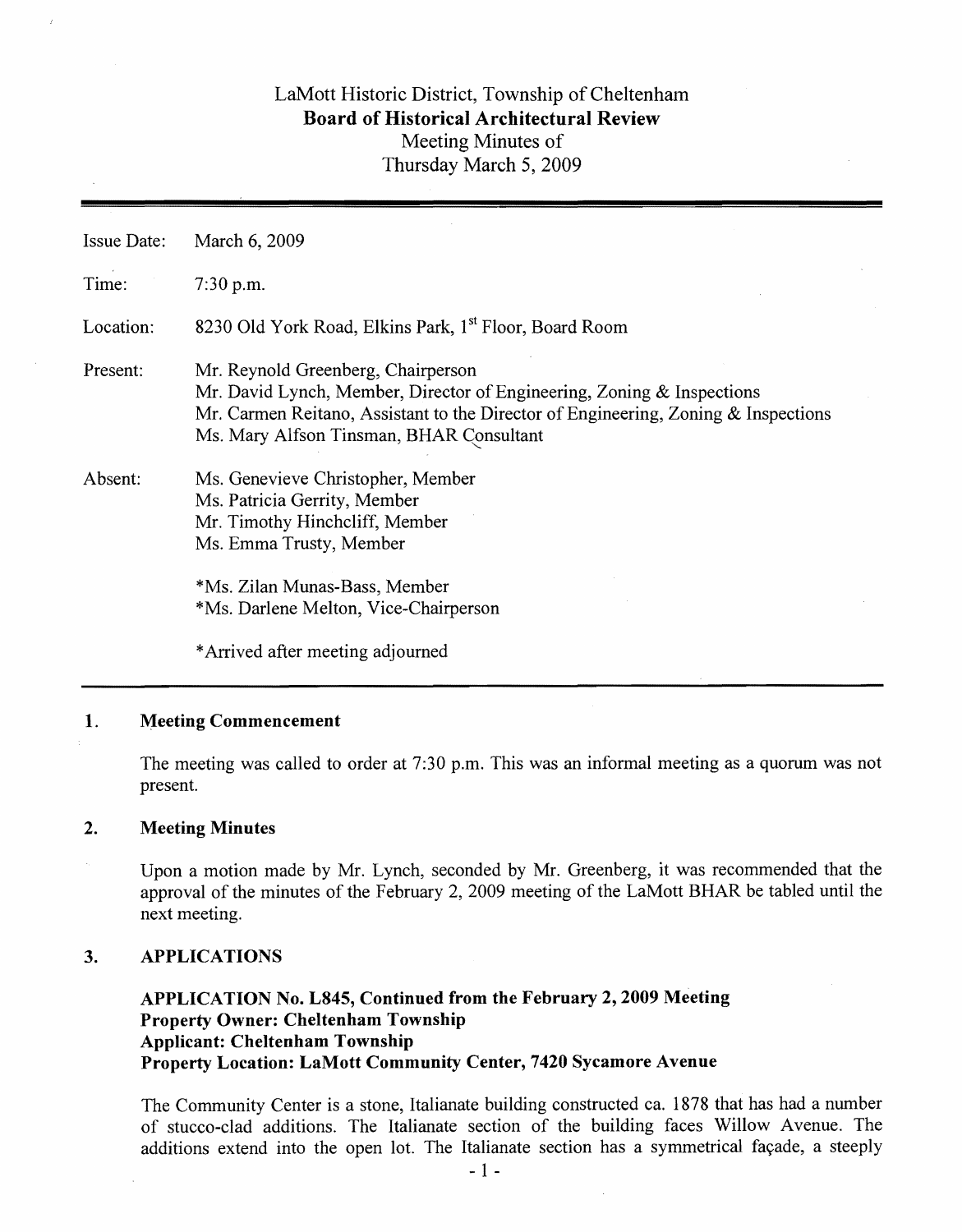pitched roof and a cupola. An entrance pavilion is centrally placed on the front elevation and houses a pair of recessed doors.

The Applicant seeks a Certificate of Appropriateness to install new air conditioning equipment at the back of the Community Center. Three options are under consideration. Scheme A calls for mounting six air conditioning units on the roof of the 1985 addition (on the back elevation of the building) and constructing a screen around the units on the roof to match the existing roof finish. Scheme B calls for installing the units on the ground 'behind the ca. 1985 addition and building a masonry wall to screen the units. Scheme C, which is preferred by the Township, calls for padmounting the units behind the building, and screening the units with fencing and a garden/vegetation.

The BHAR Consultant has recommended that all options conform equally with the *Secretary of the Interior's Standards*. The first option, Scheme A, does alter the roofline of the building with a modern element, but the intrusion is confined to the back elevation on a modern addition. It should be noted that if the alteration was proposed for a historic section of the building, or was visible from a primary elevation, the roof placement would not conform with the *Secretary of the Interior's Standards.* Schemes B and C alter the back elevation of the building with the introduction of mechanical equipment and a modem masonry wall or modem fence.

A discussion of the options ensued among the board members and the Applicant. The notable comments included a presentation by Bryan Havir, Assistant Township Manager. Mr. Havir began with a brief overview of the previous two options that were presented to the BHAR at the last meeting. Mr. Havir indicated that the Applicant had taken into consideration the issues raised by the BHAR regarding the two options-in particular, the issues of security and screening. Mr. Havir then presented a new, third option, which addressed these issues. This third option includes the placement of the air conditioning units on the ground behind the dance room. A metal fence, designed with architectural elements mimicking the design of the fence at Latham Parkway, would be erected around the units. The fence will be 6 feet tall and the two side gates will be approximately 7.5 feet tall. This distinction in height of the gates will mimic the roofline of the building. Native vegetation would be planted outside the fence to provide additional screening. Mr. Havir indicated that the Township had contacted the chair of the Shade Tree Commission and stated that the Township would be working with the Shade Tree Commission to determine appropriate vegetation.

Mr. Lynch made motion to accept the proposed third alternative without the proposed vegetation. There was no second. Mr. Lynch questioned the necessity of having the vegetation along the fence due to security issues. Mr. Havir indicated that the Township was committed to using the vegetation. He indicated that the Township had an employee responsible for grounds maintenance at the community center and that this employee would· be trained in the proper care of the vegetation. The vegetation will be shaped and pruned approximately.

Upon a motion made by Mr. Lynch and seconded by Mr. Greenberg, the BHAR recommended to the Public Works Committee that it recommend to the Board of Commissioners that a Certificate of Appropriateness be issued for Application L845 as presented, including the vegetation.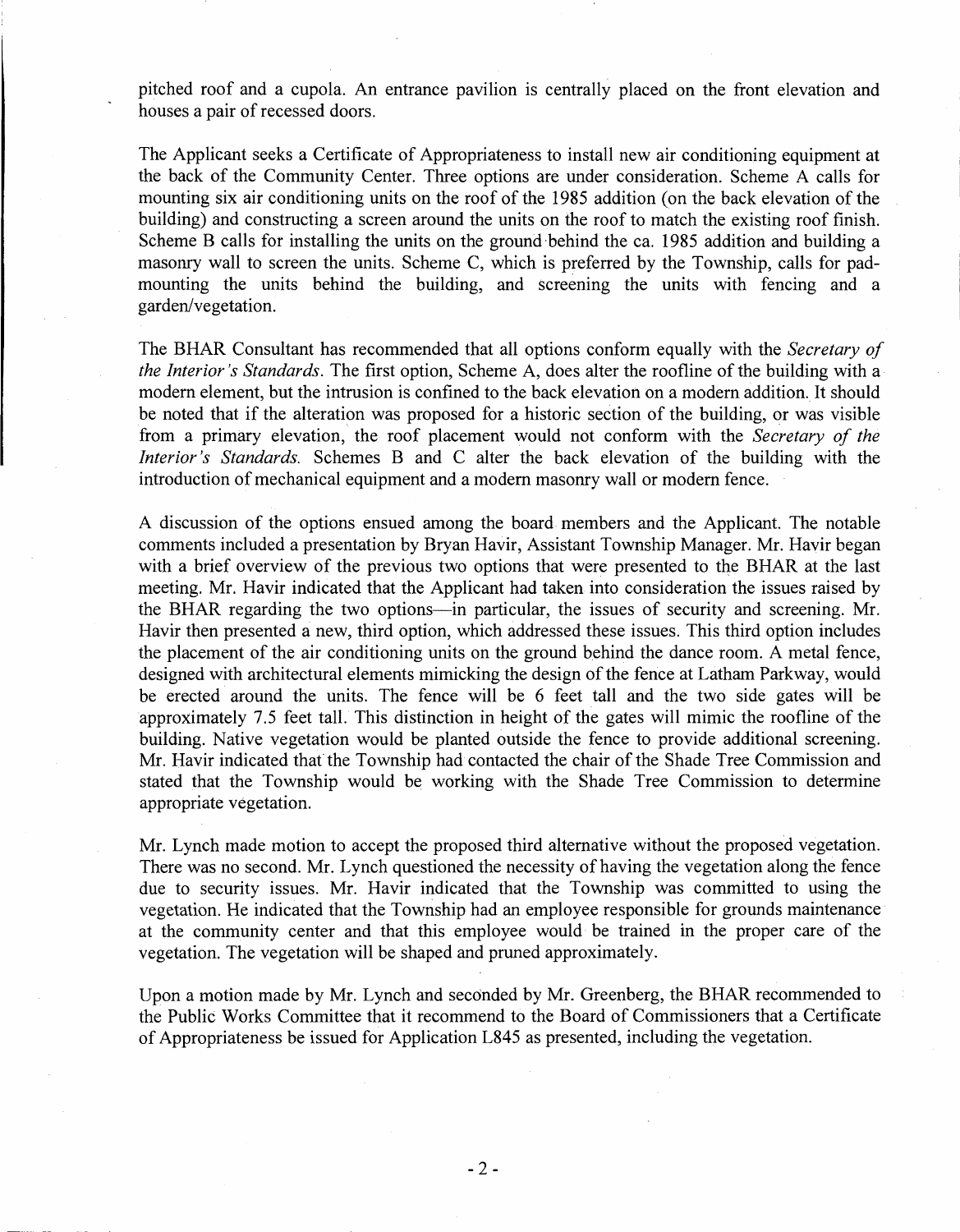## APPLICATION No. L846 Property Owner: Eric Gail/Prudential Realty Applicant: Atif F. Salem and Sam Elbialy Property Location: 1401 West Cheltenham Avenue, Elkins Park, PA

The Applicant seeks a Certificate of Appropriateness to install a single (8 feet wide by 40 feet long) storage trailer and a doublewide trailer (17 feet wide by 40 feet long) to the rear of the existing building.

The building is a late twentieth-century commercial building that does not contribute to the LaMott Historic District. The proposed additions to the building are on the rear elevation of a noncontributing building. The BHAR Consultant recommends to the BHAR that this application be approved as submitted.

A discussion of the. options ensued among the board members and the Applicant. The notable comments included the Applicants presenting a letter from the owner of the property which was to be in support of the proposed additions. Mr. Lynch and Mr. Greenberg questioned if the letter was acceptable for the purposes of the BHAR, as there were some discrepancies in language. Mr. Lynch requested that Mr. Reitano give the letter to the Township Solicitor to determine if it met the necessary requirements of the BHAR. A discussion ensued regarding the need for the proposed trailers and if the trailers would be visible from the surrounding streets. Mr. Lynch and Mr. Reitano explained that there were three separate Township processes which the Applicant was currently involved with and which the Applicant needs approvals for. The first is the BHAR Certificate of Appropriateness. The second is obtaining a Building Permit, which would include addressing the concerns raised by the Fire Marshal. The third is acquiring a subdivision land development approval. Mr. Lynch emphasized that completing the first process with the BHAR does not remove the necessity of the Applicant complying with the second two processes.

Upon a motion made by Mr. Lynch and seconded by Mr. Greenberg, the BHAR recommended to the Public Works Committee that it recommend to the Board of Commissioners that a Certificate of Appropriateness be issued for Application L846 contingent upon the Township Solicitor approving the letter from the property owner.

#### 4. New Business

At this point in the meeting, Ms. Munas-Bass arrived. She raised a concern that had been brought to her attention regarding the apartment building at the corner of Old York Road and Willow. She indicated that the building, which is undergoing renovations, is in poor condition with holes in the building where air conditioners are to be put, as well as a large dumpster. She indicated that it does not appear that work is being done on the building. Mr. Lynch indicated that the Township will look into the issue.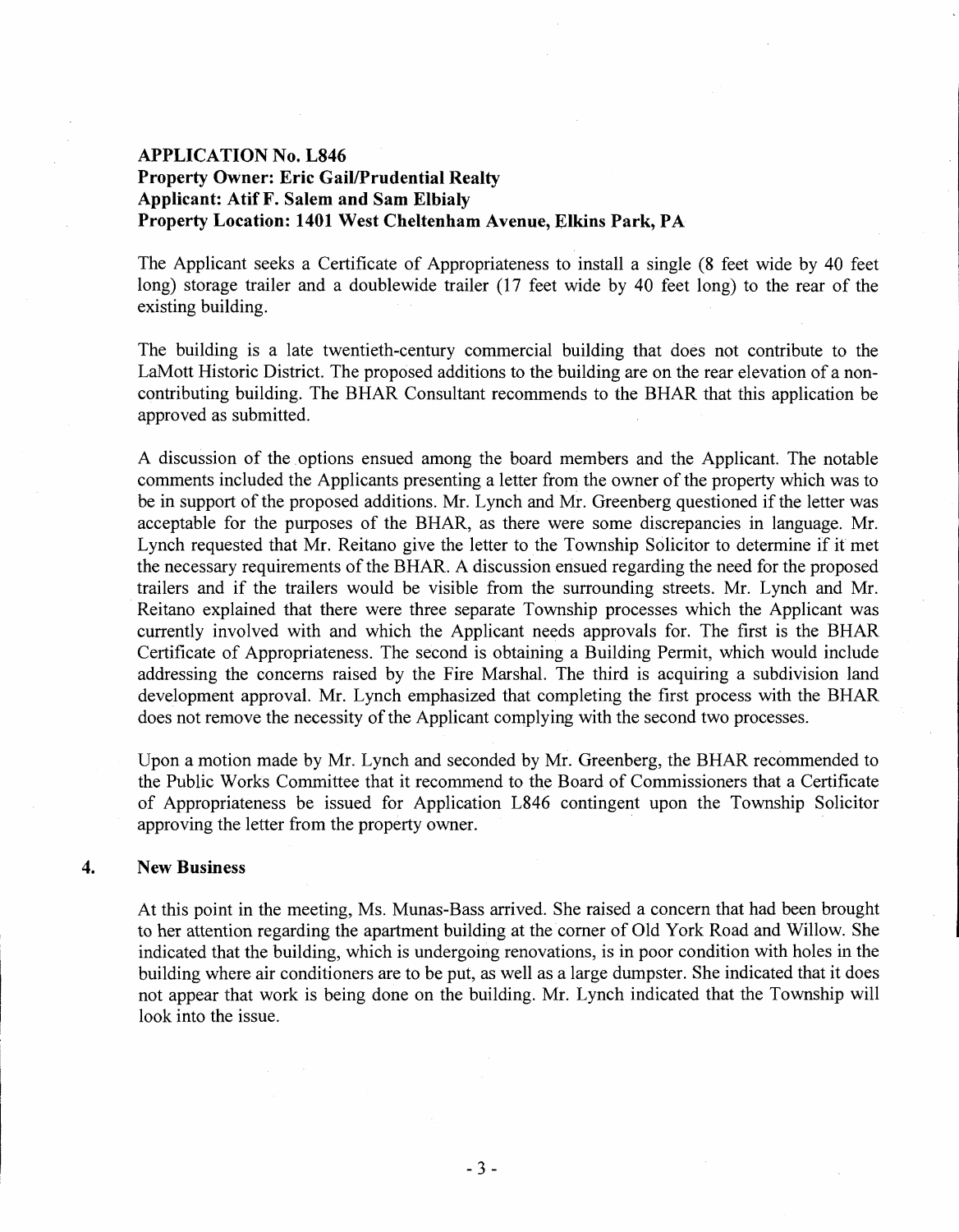## 5. **Old** Business

Mr. Lynch raised the question of moving the meeting times to 7:30 p.m.; he noted that he has no recollection nor records concerning the LaMott and Wyncote BHAR's starting time alternating annually. He indicated that he had discussed the issue with Mr. Kraynik (Township Manager). Ms. Munas-Bass indicated that her recollection of this issue was that the LaMott BHAR and the Wyncote BHAR were to alternate meeting times annually. Mr. Lynch indicated that in order for this issue to be moved forward, there first needs to be a formal motion to request that the time be changed. Then the issue needs to be raised with the Wyncote BHAR. If they agree, then the change can go forward. If they do not agree, the issue would have to be resolved by the Board of Commissioners.

#### **6. Adjournment**

On a motion made by Mr. Lynch, seconded by Mr. Greenberg, the meeting was adjourned at 8: 15 p.m.

> David G. Kraynik Township Manager

Per: Mary Alfson Tinsman, BHAR Consultant CHRS, Inc. 403 East Walnut Street North Wales, PA 19454 Phone: 267-652-7123 malfson@chrsinc.com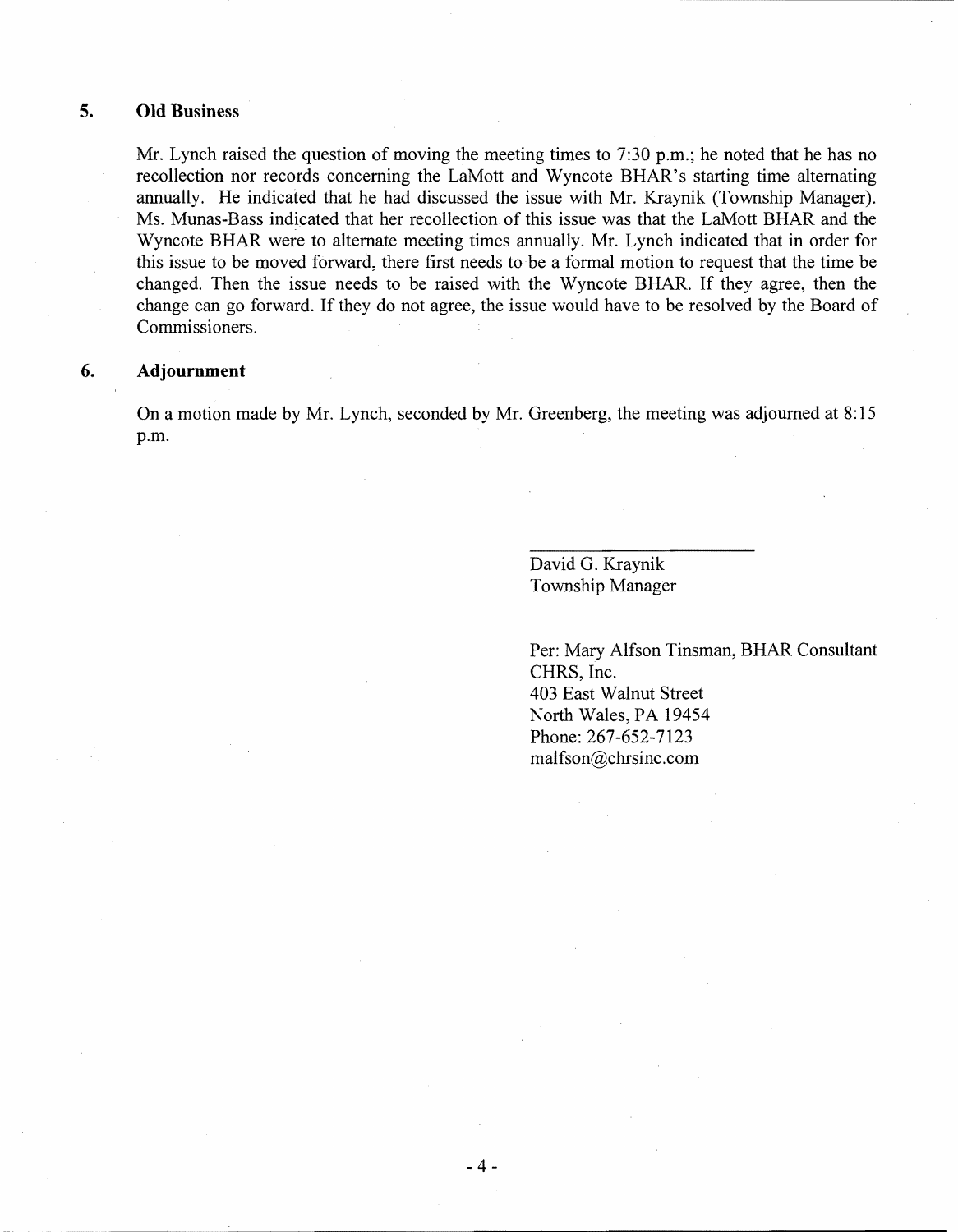| Township of Cheltenham<br><b>Board of Historical and Architectural Review</b>                                                                                                            |                                       |               |                                 |                         |                                |                     |                            |                                                  |                                        |                                                                             |            |                          |        |                     |                 |  |  |  |  |
|------------------------------------------------------------------------------------------------------------------------------------------------------------------------------------------|---------------------------------------|---------------|---------------------------------|-------------------------|--------------------------------|---------------------|----------------------------|--------------------------------------------------|----------------------------------------|-----------------------------------------------------------------------------|------------|--------------------------|--------|---------------------|-----------------|--|--|--|--|
|                                                                                                                                                                                          |                                       |               |                                 |                         |                                |                     |                            |                                                  |                                        |                                                                             |            |                          |        |                     |                 |  |  |  |  |
| <b>CERTIFICATE OF APPROPRIATENESS APPLICATION</b><br>[Please type or print legibly with ink. Shaded area completed by Township Staff.]<br>PROPERTY ADDRESS: [street, aty] 36 Latham Pkwy |                                       |               |                                 |                         |                                |                     |                            |                                                  |                                        | Application number<br>L 847<br>Submission date<br><b>BHAR</b> meeting date: |            |                          |        |                     |                 |  |  |  |  |
| APPLICANT INFORMATION:                                                                                                                                                                   |                                       |               |                                 |                         |                                |                     |                            |                                                  |                                        | Telephone number.                                                           |            |                          |        | Facsimile number:   |                 |  |  |  |  |
| Name: David B. Gardner                                                                                                                                                                   |                                       |               |                                 |                         |                                |                     |                            |                                                  |                                        | $[267]$ $263 - 05/8$                                                        |            |                          |        |                     |                 |  |  |  |  |
| Address: 1420 Metroge Ave                                                                                                                                                                |                                       |               |                                 |                         |                                |                     |                            |                                                  | $2ip \cdot code: 19027 - 0355$         |                                                                             |            |                          |        |                     |                 |  |  |  |  |
| Applicant's Capacity: [circle one] Owner, Lessee, Agent, Architect, Contractor, Attorney, Other: [identify]                                                                              |                                       |               |                                 |                         |                                |                     |                            |                                                  |                                        |                                                                             |            |                          |        |                     |                 |  |  |  |  |
| OWNER INFORMATION: [if different from above]                                                                                                                                             |                                       |               |                                 |                         |                                |                     |                            |                                                  | Facsimile number:<br>Telephone number: |                                                                             |            |                          |        |                     |                 |  |  |  |  |
| Name:                                                                                                                                                                                    |                                       |               |                                 |                         |                                |                     |                            |                                                  |                                        |                                                                             |            |                          |        |                     |                 |  |  |  |  |
|                                                                                                                                                                                          |                                       |               |                                 |                         |                                |                     |                            |                                                  |                                        |                                                                             |            |                          |        |                     |                 |  |  |  |  |
| PROPERTY INFORMATION:<br>Name of Business: [if applicable]                                                                                                                               |                                       |               |                                 |                         |                                |                     |                            |                                                  |                                        |                                                                             |            |                          |        |                     |                 |  |  |  |  |
|                                                                                                                                                                                          |                                       |               |                                 |                         |                                |                     |                            |                                                  |                                        |                                                                             |            |                          |        |                     |                 |  |  |  |  |
| Zoning classification of property: [if change in use]                                                                                                                                    |                                       |               |                                 |                         |                                |                     |                            |                                                  |                                        |                                                                             |            |                          |        |                     |                 |  |  |  |  |
| PROJECT DESCRIPTION: [check all that apply]                                                                                                                                              |                                       |               |                                 |                         |                                |                     |                            |                                                  |                                        |                                                                             |            |                          |        |                     |                 |  |  |  |  |
| Adaptive Reuse                                                                                                                                                                           | <b>Q</b> Addition                     |               |                                 |                         | <b>Q</b> Alteration            |                     |                            | <b>Q</b> New Construction<br><b>Q</b> Demolition |                                        |                                                                             |            |                          |        |                     |                 |  |  |  |  |
| <b>XI</b> Repair                                                                                                                                                                         | <b>X</b> Replace<br><b>Q</b> Painting |               |                                 |                         |                                |                     |                            | O Other: [identify]                              |                                        |                                                                             |            |                          |        |                     |                 |  |  |  |  |
| Architectural<br>Masonry/<br>brickwork<br>Features<br>Siding                                                                                                                             | Roof Hous<br>Tm                       | Dormer/cupola | downspout<br>Chimney<br>Gutter/ | Eave cornice/<br>soffit | Window/screen<br>storm/shutter | Door/screen<br>stom | Porch/deck/<br>stoop/stair | Porch roof                                       | Porch or deck<br>column/post           | Porch or deck<br>railing/baluster                                           | Storefront | $\mathop{\mathrm{Sign}}$ | Awning | gate<br>Fence/wall/ | Other structure |  |  |  |  |
| Repair                                                                                                                                                                                   | 図<br>$\blacksquare$                   | $\Box$        | 囟                               |                         |                                |                     |                            |                                                  | $\Box$                                 | $\Box$                                                                      |            | $\Box$                   | U I    | $\Box$              | $\Box$          |  |  |  |  |
| Replace<br>$\Box$<br>in-kind                                                                                                                                                             | $\mathbb{F}$<br>$\boxtimes$           |               |                                 |                         |                                |                     |                            |                                                  |                                        |                                                                             |            |                          |        |                     | $\Box$          |  |  |  |  |
| Replace<br>$\Box$<br>w/new                                                                                                                                                               | ⊠                                     |               | ⊠                               |                         | Ø                              |                     |                            |                                                  |                                        |                                                                             |            |                          |        |                     | $\Box$          |  |  |  |  |

 $\mathbb{P}^1$ 

Brund in Each Room and Company of the Company  $\mathcal{L}^{(n)}_{\mathcal{L}^{(n)}_{\mathcal{L}^{(n)}}}(\mathcal{L}^{(n)}_{\mathcal{L}^{(n)}}(\mathcal{L}^{(n)}_{\mathcal{L}^{(n)}}(\mathcal{L}^{(n)}_{\mathcal{L}^{(n)}}(\mathcal{L}^{(n)}_{\mathcal{L}^{(n)}}(\mathcal{L}^{(n)}_{\mathcal{L}^{(n)}}(\mathcal{L}^{(n)}_{\mathcal{L}^{(n)}}(\mathcal{L}^{(n)}_{\mathcal{L}^{(n)}}(\mathcal{L}^{(n)}_{\mathcal{L}^{(n)}}(\mathcal{L}^{(n)}_{\mathcal{L}^{($ 

 $\sim$